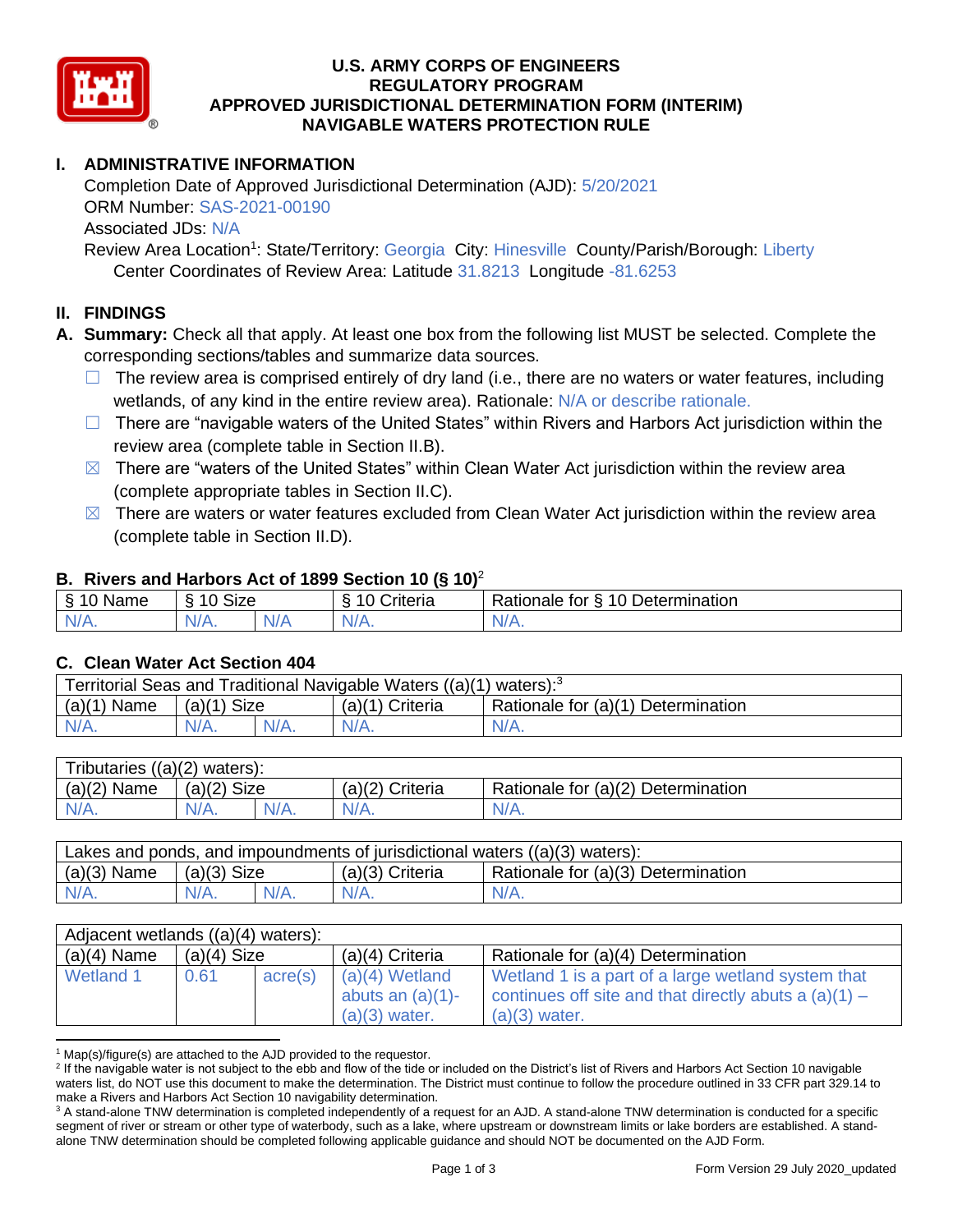

### **U.S. ARMY CORPS OF ENGINEERS APPROVED JURISDICTIONAL DETERMINATION FORM (INTERIM) NAVIGABLE WATERS PROTECTION RULE REGULATORY PROGRAM**

| <b>D. Excluded Waters or Features</b>               |                       |                  |                                                                                                                                                                                                                                                   |                                                                                                                                                                                                                                                                                                                                                                                                                                                        |  |
|-----------------------------------------------------|-----------------------|------------------|---------------------------------------------------------------------------------------------------------------------------------------------------------------------------------------------------------------------------------------------------|--------------------------------------------------------------------------------------------------------------------------------------------------------------------------------------------------------------------------------------------------------------------------------------------------------------------------------------------------------------------------------------------------------------------------------------------------------|--|
| Excluded waters $((b)(1) - (b)(12))$ : <sup>4</sup> |                       |                  |                                                                                                                                                                                                                                                   |                                                                                                                                                                                                                                                                                                                                                                                                                                                        |  |
| <b>Exclusion Name</b>                               | <b>Exclusion Size</b> |                  | Exclusion <sup>5</sup>                                                                                                                                                                                                                            | Rationale for Exclusion Determination                                                                                                                                                                                                                                                                                                                                                                                                                  |  |
| Pond A                                              | 0.52                  | $\text{acre}(s)$ | $(b)(8)$ Artificial<br>lake/pond<br>constructed or<br>excavated in<br>upland or a non-<br>jurisdictional<br>water, so long as<br>the artificial lake<br>or pond is not an<br>impoundment of<br>a jurisdictional<br>water that meets<br>$(c)(6)$ . | This feature is not adjacent to any $(a)(1)-(a)(3)$<br>waters as defined by the NWPR. This pond does<br>not abut any $(a)(1)-(a)(3)$ waters, is not<br>inundated by any $(a)(1)-(a)(3)$ waters in a typical<br>year, is physically separated from all $(a)(1)-(a)(3)$<br>waters and does not have a direct hydrologic<br>surface connection to any $(a)(1)-(a)(3)$ waters in<br>a typical year. Additionally the pond has been<br>excavated in upland. |  |

# **III. SUPPORTING INFORMATION**

- **A. Select/enter all resources** that were used to aid in this determination and attach data/maps to this document and/or references/citations in the administrative record, as appropriate.
	- $\boxtimes$  Information submitted by, or on behalf of, the applicant/consultant: Approved JD Request submitted to

### the Corps on March 1, 2021

This information is sufficient for purposes of this AJD. Rationale: N/A

- $\Box$  Data sheets prepared by the Corps: Title(s) and/or date(s).
- ☒ Photographs: Aerial: Figure No. 3: Aerial
- $\boxtimes$  Corps site visit(s) conducted on: April 13, 2021
- □ Previous Jurisdictional Determinations (AJDs or PJDs): N/A
- ☒ Antecedent Precipitation Tool: *provide detailed discussion in Section III.B*.
- ☒ USDA NRCS Soil Survey: Figure No. 5: NRCS Soil Map
- ☒ USFWS NWI maps: Figure No. 4: National Wetlands Inventory
- ☒ USGS topographic maps: Figure No. 2: USGS Topographic Map

### **Other data sources used to aid in this determination:**

| Data Source (select)              | Name and/or date and other relevant information |
|-----------------------------------|-------------------------------------------------|
| <b>USGS Sources</b>               | $N/A$ .                                         |
| <b>USDA Sources</b>               | N/A                                             |
| <b>NOAA Sources</b>               | $N/A$ .                                         |
| <b>USACE Sources</b>              | $N/A$ .                                         |
| <b>State/Local/Tribal Sources</b> | $N/A$ .                                         |
| <b>Other Sources</b>              | $N/A$ .                                         |

<sup>&</sup>lt;sup>4</sup> Some excluded waters, such as (b)(2) and (b)(4), may not be specifically identified on the AJD form unless a requestor specifically asks a Corps district to do so. Corps districts may, in case-by-case instances, choose to identify some or all of these waters within the review area.

to do so. Corps districts may, in case-by-case instances, choose to identify some or all of these waters within the review area.<br><sup>5</sup> Because of the broad nature of the (b)(1) exclusion and in an effort to collect data on s exclusion, four sub-categories of (b)(1) exclusions were administratively created for the purposes of the AJD Form. These four sub-categories are not new exclusions, but are simply administrative distinctions and remain (b)(1) exclusions as defined by the NWPR.